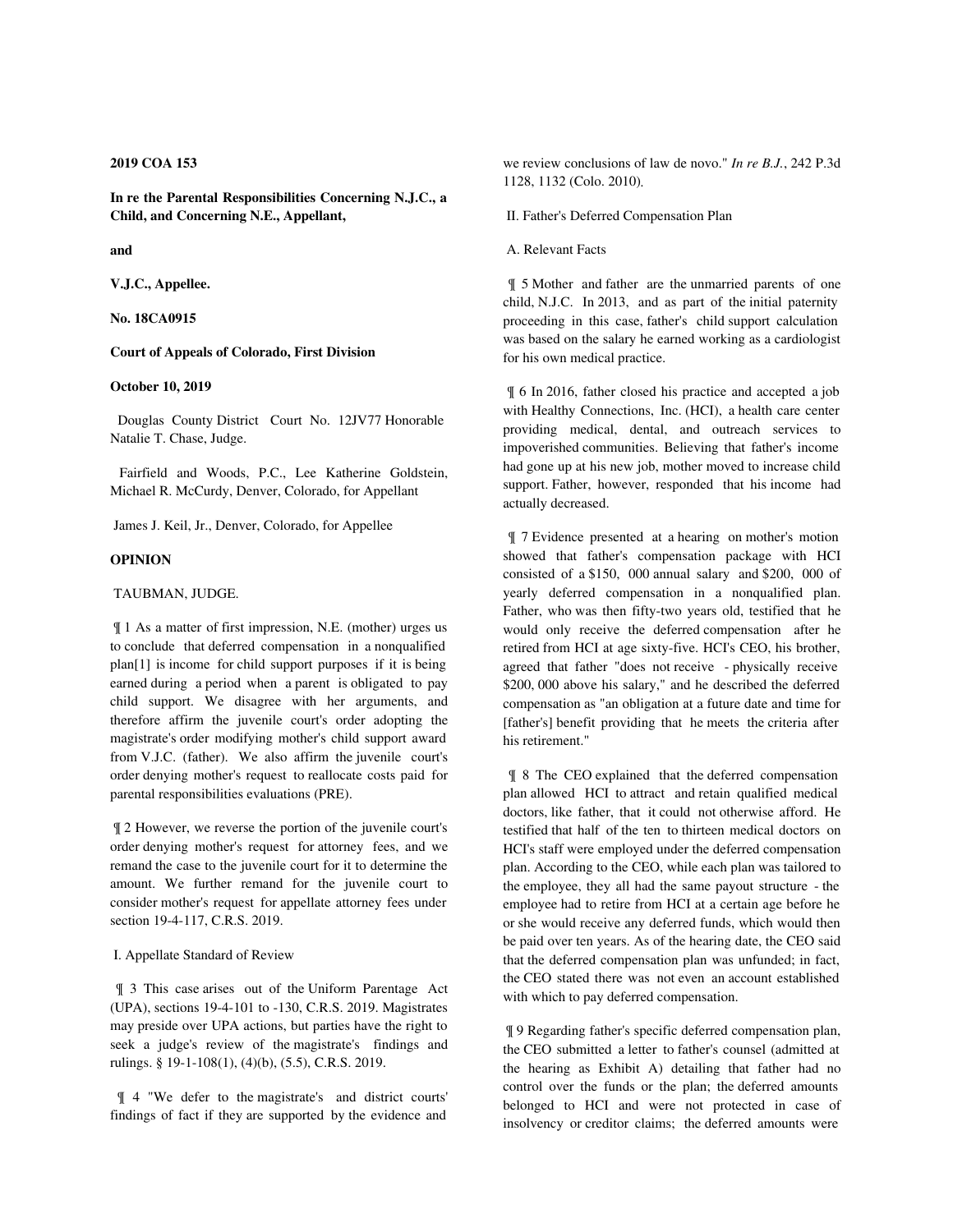subject to forfeiture if father was fired, quit, or retired before age sixty-five; father would not be fully vested until he worked at HCI for five years; and the funds were not taxable until received by the employee.

 ¶ 10 Arguing that it was significant that father earned the money, even if he did not actually receive it, mother asked the magistrate to include the deferred compensation as income to father. The magistrate declined to do so, based on the restrictive provisions of father's plan described above. The magistrate then modified father's child support obligation, including in father's income only his salary and nominal dividend and interest income.[2]

 ¶ 11 The juvenile court judge adopted the magistrate's decision not to include the deferred compensation, pointing out the magistrate's reasoning that father could not contribute to the plan, had no control over the funds, and had no guarantee he would ever receive the money.

# B. Deferred Compensation is Not Income

 ¶ 12 Section 14-10-115, C.R.S. 2019, applies to child support obligations established or modified under the UPA. § 19-4-129, C.R.S. 2019. We review child support orders for an abuse of discretion. *In re Marriage of Garrett*, 2018 COA 154, ¶ 8, 444 P.3d 812, 815. However, we review de novo the legal standard applied by the court. *In re Marriage of Tooker*, 2019 COA 83, ¶ 12, 444 P.3d 856, 859.

 ¶ 13 A child support calculation begins with a determination of the parties' combined gross incomes. *See* §  $14-10-115(1)(b)(I)$ ,  $(5)(a)$ . A parent's gross income for child support purposes is "income from any source[.]" §  $14-10-115(5)(a)(I).$ 

 ¶ 14 The statute, however, neither specifically includes nor excludes "deferred compensation" as gross income available to a parent. *See id.* (nonexclusive list of income included in definition of gross income); § 14-10-115(5)(a)(II) (excluding certain income from definition of gross income).

 ¶ 15 No Colorado case has addressed this specific issue. Thus, we look to other Colorado appellate decisions addressing whether financial benefits or contributions not specifically defined by the statute are income for child support purposes. We then consider similar decisions from other states.

 ¶ 16 *In re Marriage of Mugge*, 66 P.3d 207, 210 (Colo.App. 2003), addressed whether an employer's pension contributions, not yet distributed to the employee, were gross income for child support purposes. The division decided that such pension contributions were not because "the employers determined the amounts of their pension plan contributions and the employees did not have the option of directly receiving the amounts as wages." *Id.* at 211. Until distribution of the funds actually occurred, the division concluded, the employer contribution was not income. *Id.*

 ¶ 17 The division in *In re Marriage of Davis*, 252 P.3d 530, 534 (Colo.App. 2011), similarly concluded that employer contributions to a parent's 401(k) and health insurance plans were not income for child support purposes. Like *Mugge*, the division reasoned that unrealized employer contributions are income only if the employee has the option to receive the contributions as wages and use them for general living expenses. *Id.* at 535.

 ¶ 18 Most recently, the division in *Tooker*, ¶¶ 1-2, 444 P.3d at 858, considered whether tuition assistance and a book stipend paid through a GI Bill were income for child support and maintenance purposes. The district court concluded that the benefits were not income, since they were paid directly to the college and the parent could not use them for daily living or discretionary expenses. *Id.* at ¶¶ 9-10, 444 P.3d at 859.

 ¶ 19 In reviewing the district court's decision, the *Tooker* division found *Davis* and *Mugge* "instructive":

 The principle that emerges from these cases is that, to be included as gross income for purposes of maintenance and child support, benefits received by an individual (if not otherwise excluded from the definition of gross income in the maintenance and child support statutes) must be available for the individual's discretionary use or to reduce daily living expenses.

### *Tooker*, ¶ 18, 444 P.3d at 860.

 ¶ 20 Following that principle, the division upheld the district court's conclusion that the tuition and book stipend benefits were not income because the parent could not receive the benefits personally or use them to pay expenses. *Id.* at  $\P$ [ 19-21, 444 P.3d at 860-61.

 ¶ 21 Last, the supreme court in *In re A.M.D.*, 78 P.3d 741, 745 (Colo. 2003), discussed whether all or only a portion of the principal of a monetary inheritance should be included in gross income for child support purposes. The *A.M.D.* court directed the district court to examine the recipient's use of the inheritance to determine how much should be included as income for child support. *Id.* at 746. It held that the principal was income only "[i]f the recipient uses the principal as a source of income either to meet existing living expenses or to increase the recipient's standard of living." *Id.*

 ¶ 22 We agree with the principle arising from *A.M.D.*, *Tooker*, *Davis*, and *Mugge*, and conclude that deferred compensation is income only if the parent has the ability to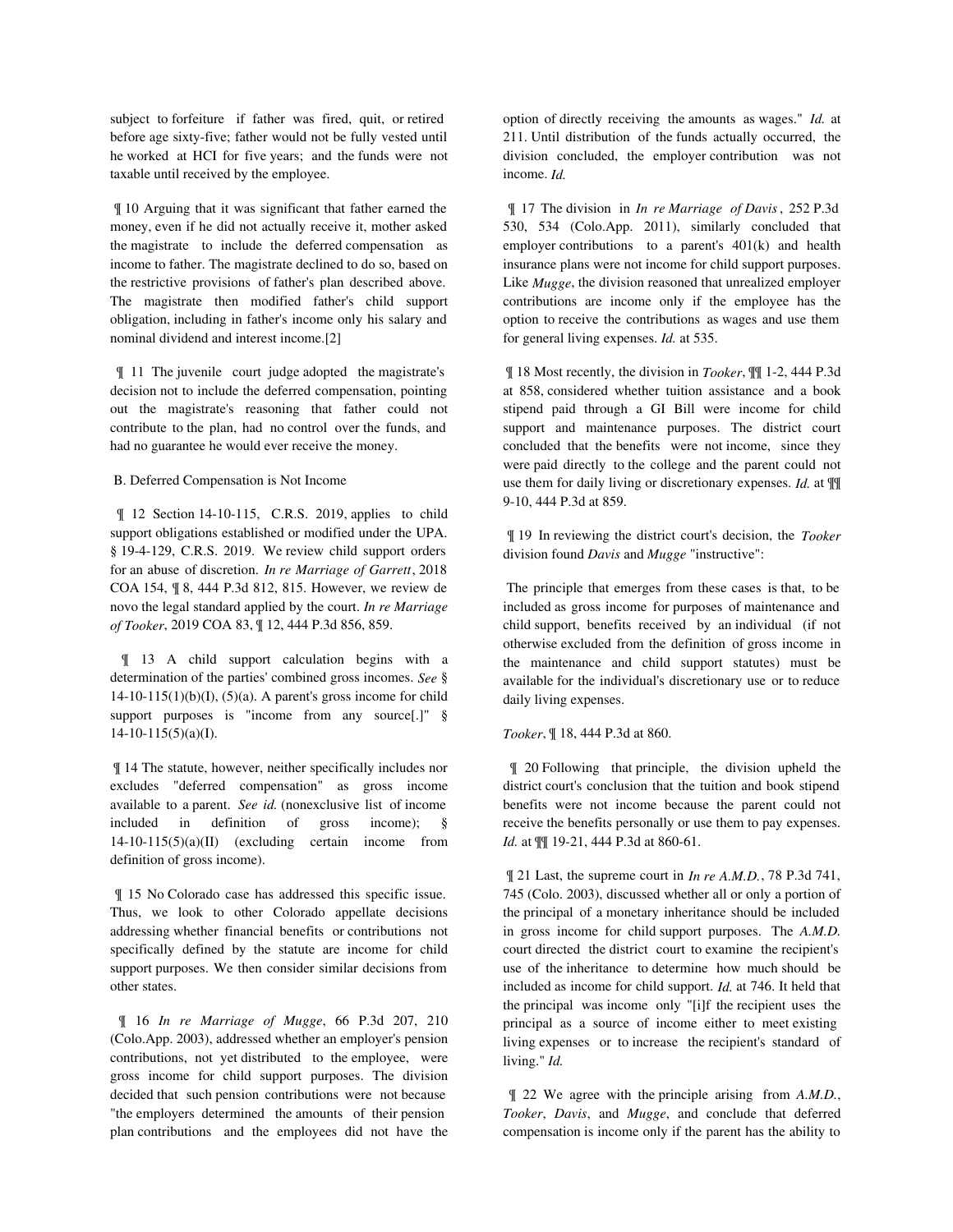use it to pay his or her expenses, including child support. *See A.M.D.*, 78 P.3d at 746; *Tooker*, ¶¶ 18, 20-21, 444 P.3d at 860-61; *Davis*, 252 P.3d at 535; *Mugge*, 66 P.3d at 211.

 ¶ 23 This decision accords with decisions made in other states. *See, e.g.*, *Severn v. Severn*, 567 S.W.3d 246, 262-63 (Mo.Ct.App. 2019) (Deferred compensation is not income because there is "no discernible way in which the contributions made to the deferred compensation plan would be available to [the parent] in satisfying any child support obligation."); *Jordan v. Brackin* , 992 P.2d 1096, 1100 (Wyo. 1999) (income does not include mandatory deferred compensation that is not available until death, termination of employment, or unforeseeable emergency because it does not provide the parent with money); *cf. Milinovich v. Womack*, 343 P.3d 924, 926, 930 (Ariz.Ct.App. 2015) (monies withdrawn from investment account funded with deferred compensation was income because the account was established with the specific purpose of using the deferred compensation to pay day-to-day living expenses).

 ¶ 24 Turning to father's deferred compensation plan, we conclude that it is not income. Father does not voluntarily contribute to the plan and he has no control over the funds or the plan's administration. He does not currently receive money from the plan and may not invade the account, when it is funded, to withdraw funds as he chooses. Father will receive the deferred compensation funds only after he retires from HCI at age sixty-five and, even then, there is no guarantee father will receive any of the funds. Because father only has a "promise" to receive the deferred compensation when he turns sixty-five, which in no way assists him in paying his expenses at the present time, father's deferred compensation plan is not income.

 ¶ 25 We have reviewed the out-of-state authority cited by mother to support her argument that deferred compensation should be considered income for child support purposes. However, we find those cases factually distinguishable, because they involve employees who voluntarily chose to defer or redirect their receipt of income. *See Jones v. Jones*, 883 So.2d 207, 211-12 (Ala. Civ. App. 2003) (payments parent chose to redirect to health insurance premiums instead of to his paycheck); *Ennis v. Venable* , 689 So.2d 165, 166 (Ala. Civ. App. 1996) (wages voluntarily deferred to a retirement account); *Bergstrom v. Lindback* , 779 P.2d 1235, 1237 (Alaska 1989) (amounts voluntarily deposited into a deferred income compensation account); *Leineweber v. Leineweber* , 102 A.3d 827, 833 (Md. Ct. Spec. App. 2014) (same); *Marsh v. Fieramusca* , 569 N.Y.S.2d 1012, 1014-15 (Fam. Ct. 1991) (amounts voluntarily deposited in a retirement plan instead of taken as wages); *Murray v. Murray*, 716 N.E.2d 288, 293-94 (Ohio Ct. App. 1999) (concluding that unexercised stock options were gross income because the recipient had complete discretion to exercise the options every twelve months and realize the income). Unlike in these cases, father did not receive any income that he could defer.

 ¶ 26 We are also not persuaded by mother's argument that excluding deferred compensation from a parent's gross income will encourage a parent to manipulate his or her salary in order to shirk a child support obligation. While that may occur in some cases, the magistrate did not conclude that this is what happened here.

 ¶ 27 True, HCI's CEO is father's brother. Even so, the record shows that HCI's board of directors decided to hire a qualified cardiologist at about the same time that changes in the health care system prompted father to shut down his medical practice. Father was one of at least five medical doctors employed under HCI's deferred compensation plan, and there is no indication that he specifically asked to be part of the plan. Nor is there evidence that father accepted the deferred compensation plan in lieu of receiving a higher salary or receiving some other immediately payable benefit from HCI.

 ¶ 28 We are also unpersuaded by mother's argument that any decision to exclude deferred compensation as income will unfairly deprive children of the support to which they are entitled. The legislature has expressed an intention that child support orders be "subject to the ability of parents to pay[.]" § 14-10-115(1)(b)(I). Calculating child support based on a source of money that a parent does not now, and may *never*, receive would frustrate that intention.

 ¶ 29 Accordingly, because father's deferred compensation is not income, the magistrate correctly excluded it from father's gross income when modifying child support. Because mother does not raise any other challenges to the child support modification, we affirm that portion of the juvenile court's order upholding the magistrate's child support modification.

 III. Attorney Fees and Costs Requested in Connection With the Parenting Time Modification Hearing

 ¶ 30 Mother contends that it was an abuse of the magistrate's discretion not to reallocate to father 90% of the PRE costs and to refuse to consider her request for attorney fees arising in connection with father's motion to modify parenting time. We disagree.

# A. Background

 ¶ 31 Father sought to increase his parenting time in 2015. On mother's motions, the magistrate ordered a PRE and supplemental PRE to address the disputed parenting time issues. Before the parenting time hearing, the magistrate issued the following order: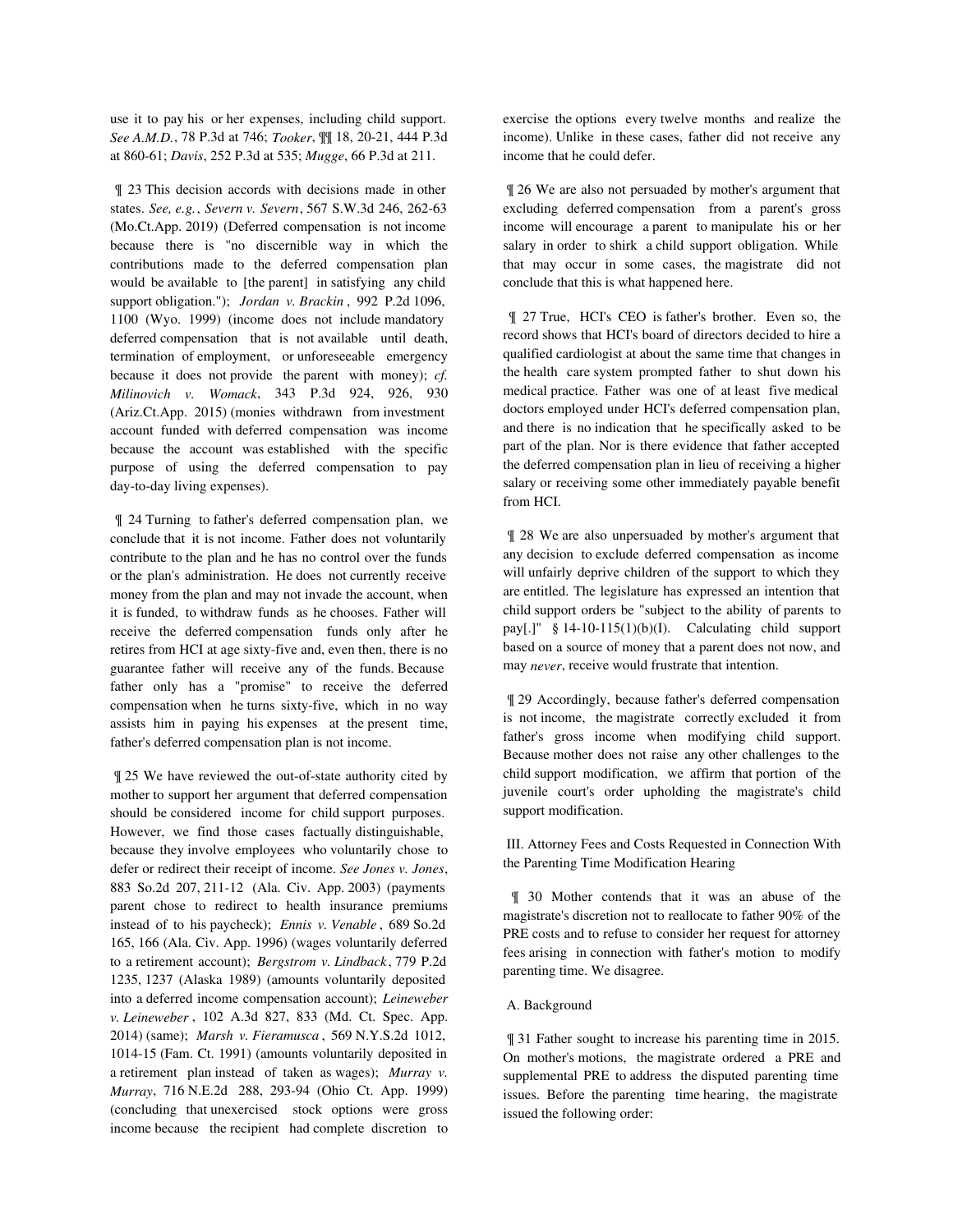[T]he parties must file a JOINT Trial Management Certificate (JTMC) in compliance with C.R.C.P. 16.2(h), which will include each party's position on every issue for which the parties are seeking a ruling. Failure to include an issue in the JTMC may preclude that issue from being heard.

#### . . . .

 The judge will read the JTMC prior to the hearing and the JTMC will be your Opening Statement. The Court should be able to fully understand your client's position on issues by reading the JTMC.

 ¶ 32 The parties' JTMC averred that the only disputed issue was father's request to increase parenting time. Under that part of the JTMC alerting the court to "Other Matters," the parties wrote "None." The parties stated that they did not exchange sworn financial affidavits because "there are no financial issues presently before this [c]ourt."

 ¶ 33 During the parenting time hearing, the parties and magistrate decided to postpone issues concerning "all financial matters" to a future hearing. The magistrate noted in her minute order that she "retains and reserves jurisdiction to address reallocation of PRE costs/fees once financial affidavits have been updated."

 ¶ 34 After the magistrate issued her parenting time modification order, mother moved to modify child support (the same motion referenced in Part II.A, above). In that motion, mother asked the magistrate to reallocate to father the costs she paid for the PREs and to award her the attorney fees and costs she "incurred in this matter." The magistrate prohibited mother from raising at the child support hearing any attorney fees request relating to the parenting time hearing.

 ¶ 35 Mother again raised her requests for fees and costs arising from the parenting time hearing in the JTMC filed before the child support hearing. She argued that the parties had unequivocally agreed during the parenting time hearing to postpone "all" financial issues, which included her attorney fees and PRE reallocation requests.

 ¶ 36 Once more, the magistrate declined to revisit the issue of attorney fees from the parenting time hearing at the child support hearing. The magistrate then denied mother's request to reallocate the PRE costs to father. The juvenile court upheld these findings and conclusions on review.

# B. The Magistrate Did Not Abuse Her Discretion

 ¶ 37 We address that part of mother's argument concerning the reallocation of PRE costs first.

¶ 38 Other than state that the magistrate should have

reallocated the PRE costs, mother's opening brief analyzes only the issue of whether the magistrate erred by refusing to reconsider her attorney fees request. Absent any discussion concerning the PRE fees reallocation, we deem the argument abandoned and decline to consider it. *See In re Marriage of Marson* , 929 P.2d 51, 54 (Colo.App. 1996); *see also People v. Simpson* , 93 P.3d 551, 555 (Colo.App. 2003) (reviewing court will not consider bald legal proposition presented without argument or development).

 ¶ 39 Turning to the attorney fees argument, we discern no abuse of discretion in the magistrate's refusal at the child support hearing to consider mother's request for attorney fees arising in connection with the parenting time hearing.

 ¶ 40 The magistrate ordered the parties to comply with C.R.C.P. 16.2(h) and file a JTMC containing "*every* issue for which the parties are seeking a ruling." (Emphasis added.) *See* C.R.C.P. 16.2(a) (the Rule 16.2 case management procedures applicable to domestic relations proceedings may govern juvenile or paternity cases if the court so orders). Mother did not comply with that order by specifying that she sought an award of attorney fees in connection with the parenting time hearing. Thus, we see no abuse of discretion in the magistrate's refusal to consider the issue at a later hearing. *See In re Marriage of Cardona*, 321 P.3d 518, 527 (Colo.App. 2010) (courts have considerable discretion to impose appropriate sanctions for noncompliance with C.R.C.P. 16.2), *aff'don other grounds*, 2014 CO 3.

 ¶ 41 Mother does not convince us that the parties otherwise agreed to postpone this issue to a later date. The record on this issue is limited to a transcript excerpt from the parenting time hearing and the magistrate's minute order. To be sure, the magistrate's written minute order specified reserving jurisdiction over "PRE costs/fees." Read together, they show only a discussion about the PRE fees and costs and father's anticipated motion to modify child support. There is no reference to attorney fees.

 IV. Attorney Fees and Costs Incurred in Connection With the Child Support Hearing

 ¶ 42 Mother contends that the magistrate abused her discretion by requiring each party to pay his or her own attorney fees arising in connection with her motion to modify child support. We disagree.

 ¶ 43 Under section 19-4-117, the court shall order reasonable fees of counsel to be paid by the parties in proportions and at times determined by the court. We will not disturb a court's attorney fees determination under this section unless it clearly abuses its discretion. *W.C. in Interest of A.M.K.*, 907 P.2d 719, 723 (Colo.App. 1995). "A juvenile court abuses its discretion 'when its decision is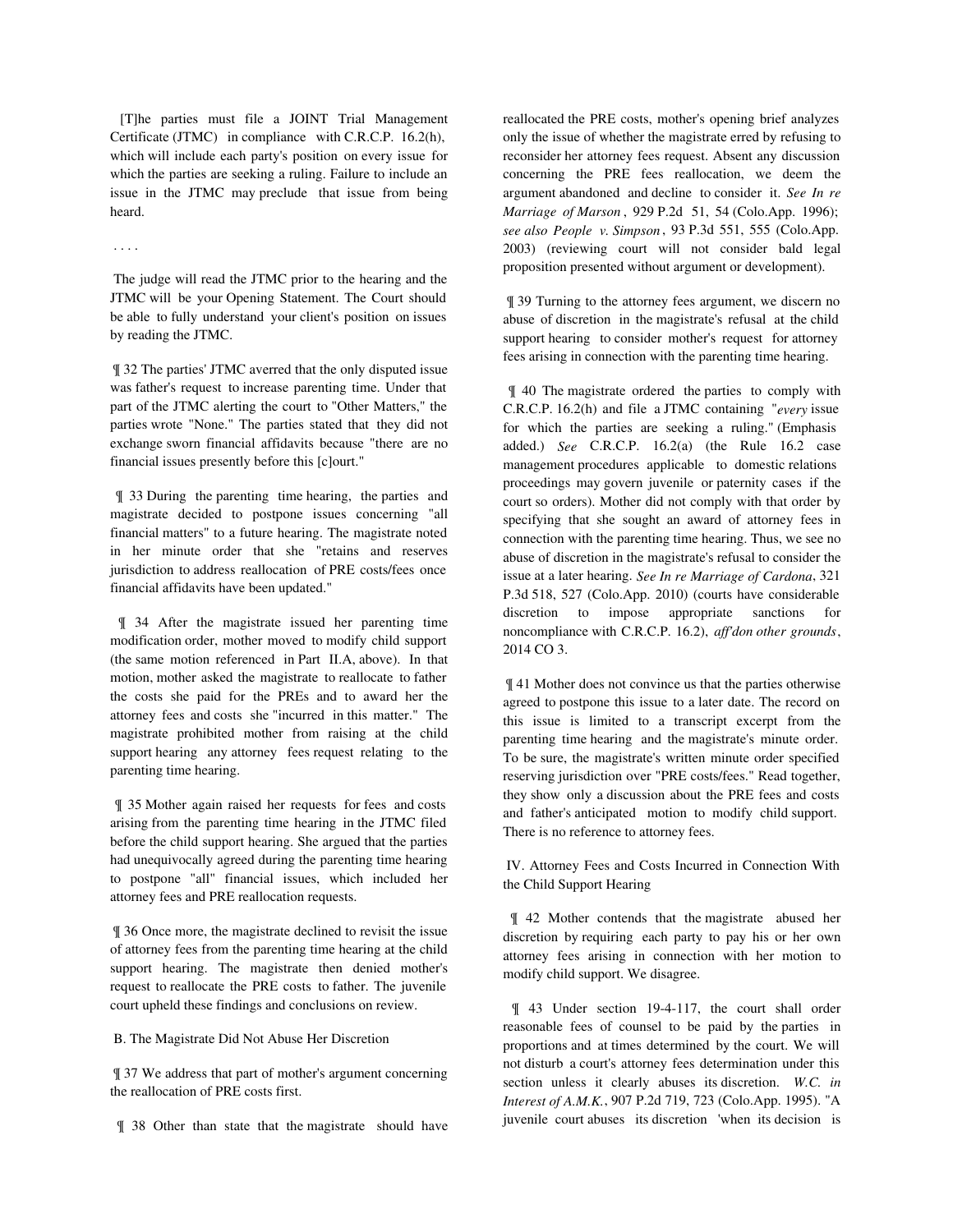manifestly arbitrary, unreasonable, or unfair, or when it misapplies the law.'" *People in Interest of A.N-B.* , 2019 COA 46, ¶ 9, 440 P.3d 1272, 1276 (citation omitted).

 ¶ 44 Section 19-4-117 is silent as to what factors the juvenile court may consider when addressing an attorney fees request under this section. *Cf.* § 14-10-119, C.R.S. 2019 (requiring court to consider "the financial resources of both parties"). However, the parties' finances, the protracted nature of litigation, and the high costs of fees resulting from their "ceaseless arguments" may be relevant considerations. *See In Interest of D.R.V.* , 885 P.2d 351, 354 (Colo.App. 1994); *see also S.F.E. in Interest of T.I.E.* , 981 P.2d 642, 650 (Colo.App. 1998).

 ¶ 45 The magistrate here looked at these factors. She made findings about the parties' financial circumstances, including father's higher income but also mother's (1) failure to "make any reasonable effort to obtain full time gainful employment"; (2) ability to earn at least a \$3000 monthly income; (3) receipt of \$2184 monthly in cash gifts, interest and dividends, and rental income; and (4) being "voluntarily support[ed]" by her father (maternal grandfather) "to the extent that she cannot or will not meet her own financial needs." As to this last factor, the magistrate further found that maternal grandfather had paid \$16, 000 toward mother's credit card bills and more than \$512, 000 of her attorney fees. The magistrate also found that both parties had "over litigated and under resolved the post decree issues in this case and have incurred excessive amounts of attorney's fees and costs in doing so."

 ¶ 46 These findings sufficiently support the magistrate's decision for both parties to bear their own fees. The order is not manifestly arbitrary, unreasonable, or unfair, and, therefore, we affirm it on review. *See W.C.*, 907 P.2d at 723.

 ¶ 47 Insofar as mother argues it, nothing in section 19-4-117 prohibited the magistrate from considering maternal grandfather's financial contributions. *Cf. Davis*, 252 P.3d at 538 (allowing court to consider wife's new husband's financial contributions to wife's living expenses when assessing her economic circumstances under section 14-10-119).

 ¶ 48 Accordingly, we reject mother's argument that the magistrate issued her order "in the complete absence of any information about [maternal grand]father's ability to pay these amounts." Any fault in this regard lay at mother's feet.

 ¶ 49 Despite the apportionment of fees being a disputed issue for the child support hearing, and knowing that father specifically objected to paying mother's fees because maternal grandfather had already paid them, mother chose not to call maternal grandfather as a witness at the hearing.

If mother wanted the magistrate to consider maternal grandfather's financial ability to pay her attorney fees, she should have presented such evidence to the magistrate. *See In re Marriage of Krejci*, 2013 COA 6, ¶ 23 (parties must present relevant evidence to the court, and their failure to do so does not provide grounds for reversal); *see also In re Marriage of Eisenhuth*, 976 P.2d 896, 901 (Colo.App. 1999) (the court is required to consider the evidence presented to it; it does not act as a surrogate attorney).

 ¶ 50 We reject mother's argument that by failing to make father pay for her attorney fees, the magistrate was perpetuating the parties' financial disparity. Section 19-4-117 is not intended to equalize the parties' financial status. *Cf. In re Marriage of Anthony-Guillar* , 207 P.3d 934, 944 (Colo.App. 2009) (the intention of an attorney fees award under section 14-10-119 is to equalize the parties' financial status). Rather, the section provides that "The court shall order reasonable fees of counsel . . . and other costs of the action . . . to be paid by the parties in proportions and at times determined by the court." § 19-4-117. In awarding attorney fees, the court may consider the existing factual circumstances, like the parties' finances, the protracted nature of litigation, and the high cost of fees. *See In Interest of D.R.V.* , 885 P.2d 351, 354 (Colo.App. 1994).

 ¶ 51 Yet even if the intent of the section was to equalize the parties' financial status, an award of attorney fees payable from father to *maternal grandfather* in no way fosters the objective of ensuring financial equality between *father and mother*, especially given mother's testimony that she did not intend to repay maternal grandfather for his payment of attorney fees on her behalf. *See In re Marriage of Benjamin*, 740 P.2d 532, 533 (Colo.App. 1987) (awarding attorney fees to deceased wife's attorney does not equalize the parties' status).

 ¶ 52 Thus, we conclude that under section 19-4-117, mother is entitled to attorney fees, and we remand to the trial court to determine the amount.

 ¶ 53 Finally, we decline to consider the argument raised in a footnote in the reply brief that the magistrate erred by failing to reallocate the PRE costs based on the parties' assets. *See Simpson*, 93 P.3d at 555 (declining to consider arguments not raised until the reply brief). We are unpersuaded by mother's statement (also in the footnote) that she "cover[ed]" this argument in the opening brief, because nothing in the opening brief supports this statement. The argument summary, the argument heading, and the argument itself discuss *only* the apportionment of attorney fees following the child support hearing. *See id.* (refusing to consider contention presented in a footnote that was not set forth in the summary of argument or as an issue on appeal in the opening brief as required by C.A.R. 28(a)).